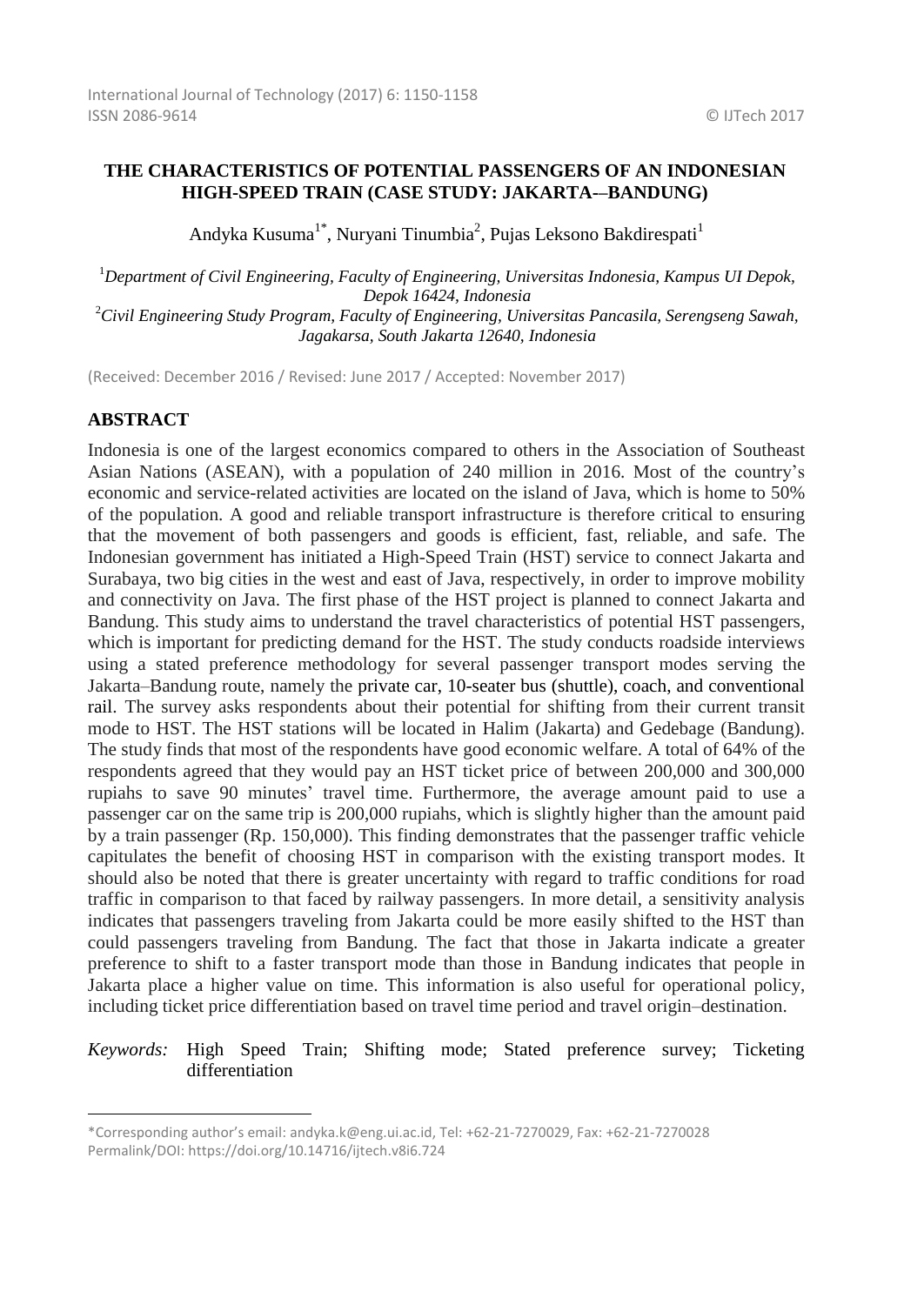# **1. INTRODUCTION**

Indonesia is one of the largest economics compared to others in the Association of Southeast Asian Nations (ASEAN), with a population of 240 million in 2016. Most of the country's economic and service-related activities are located on the island of Java, which is home to 50% of the population. A good and reliable transport infrastructure is therefore critical to ensuring that the movement of both passengers and goods is efficient, fast, reliable, and safe. The Indonesian government has initiated a High-Speed Train (HST) service connecting Jakarta and Surabaya, two big cities in the west and east of Java, respectively, in order to improve mobility and connectivity on Java (MLIT, 2008). The first phase of the HST project is planned to connect Jakarta and Bandung. This study aims to understand the travel characteristics of potential HST passengers, which is important for predicting demand for the HST.

The product in the train industry concerns the operation and service characteristics that meet passenger needs. In this case, a number of train services can be categorized based on speed, frequency, traveling time, and types of service area. It is a high-intensity activity that involves the movement of both people and goods at high speed from one location to other locations. In Indonesia, most of the country's economic, industrial, and education activities are located in Java, particularly along the North Java Sea corridor. The Indonesian government thus wants to introduce an HST to connect the two cities of Jakarta and Bandung (first phase), as part of a wider Java HST network.

This study aims to understand the travel characteristics of potential HST passengers. This includes reviewing the travel pattern characteristics of people traveling from Jakarta to Bandung or vice versa and analysing the willingness to pay and sensitivity level of these potential HST passengers due to changes in time savings and costs (Lembaga Teknologi Fakultas Teknik, 2003). The results of this study may be useful in the operation of the HST and particularly for determining fare strategy.

# **2. LITERATURE REVIEW**

# **2.1. High-speed Train**

An HST is a train that operates at speeds of between 250 and 350 kph and runs on a special track in order to reduce traveling time and maintain the level of service (European Union, 1996; Fröidh, 2008; Chen & Hall, 2011). HST services have been introduced by many countries, including the TGV (France), ICE (Germany), AVE (Spain), Shinkansen (Japan), and CRH (China). HSTs in Europe serve both domestic and international routes, i.e., London (UK)–Paris (France) via the Channel Tunnel, and Paris–Brussels (Belgium) (Arduin & Ni, 2005). Meanwhile, HSTs in Asian countries (Japan and China) serve domestic routes that connect their respective capital cities with other cities (Givoni, 2006). This is similar to the situation in Indonesia, whereby the train connects Jakarta with several other metropolitan areas on the island of Java, including Bandung, Cirebon, Semarang, and Surabaya. Note, however, that only the Jakarta–Bandung section of the proposed network will be constructed in the first phase.

The stakeholder needs to consider the travel time, level of comfort, and accessibility in order to define the optimum price (Avineri & Bovy, 2008; Barus et al., 2016). The train will take approximately 50 minutes from Jakarta (Halim) to Bandung (Gedebage), with two intermediate stops in Karawang and Walini. The train service will compete with several existing transport modes on this link, namely the private car, 10-seater bus (shuttle), coach, and conventional rail. Having good accessibility is an advantage for the railway modes, with train stations in many cities located around the city center and connecting with other public transport modes such as buses and commuter trains (LEMTEK UI, 2016). The stations for the Jakarta–Bandung line will be located in Halim (east part of Jakarta) and Gedebage (south part of Bandung) due to space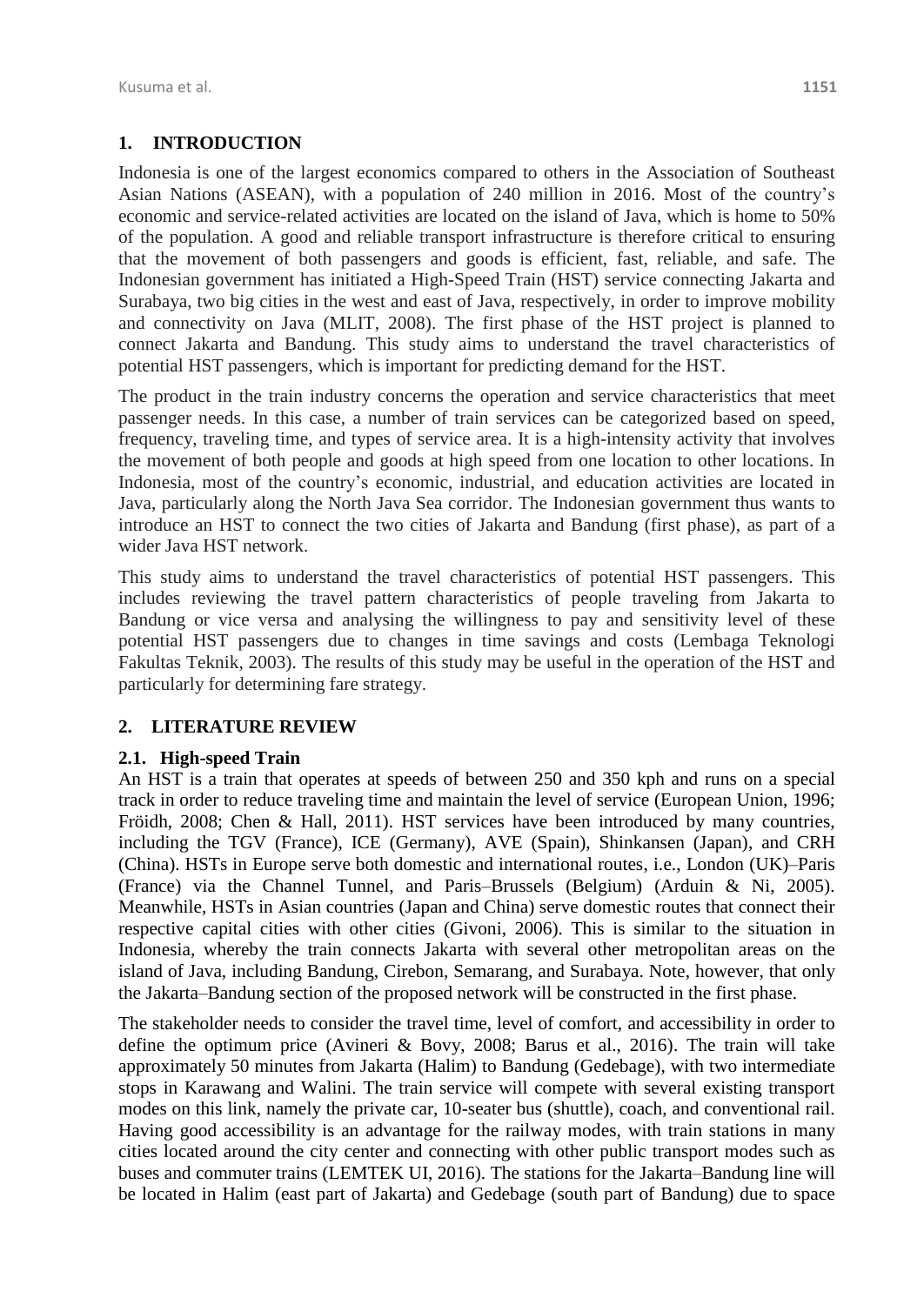issues. The stakeholder is therefore required to provide reliable public transport that connects those stations with the city center, with the above-mentioned characteristics affecting the attractiveness of the train and the demand forecast analysis.

#### **2.2. Discrete Choice Model**

Demand forecasting in a transportation system is a critical element. It aims to capture the behavior of consumers to evaluate transportation services and facilities (Ben-Akiva & Lerman, 1985; Ortuzar & Willumsen, 2011). This study forecasts potential demand for the Jakarta– Bandung HST. Discrete choice applications in the field of transportation research capture the individual's choice of transport mode for a particular condition. In the early stage, the model was focused on the value of time analysis, with a trade-off between travel time and cost. The value indicates a monetary value for the travel time savings for the assumed transport mode choice, whether this is a binary or multiple choices.

The logit model is one of the statistical tools that can be used and applies a system of forecasting with an adequate level of detail (Ben-Akiva & Lerman, 1985; Fröidh, 2008). The model represents the preferences of each individual in the decision-making process. He/she may prefer a choice with the highest utility in comparison to the other (transport mode) choices. The utility function allows for the inclusion of different variables that represent the decision-making process, i.e., pricing, travel time, frequency, and sociodemographic information. The inclusion of sociodemographic information assists the model to capture individuals' travel behavior for different categories, i.e. gender, age, and income.

The utility function implies an individual's preference for choosing a particular transport mode. In this case, the decision regarding transport choice is represented as a transport mode utility function. Each individual would prefer to shift to a transport mode that provides the highest utility compared to the whole set of available transport modes. Moreover, several attributes may affect the systematic part of mode choice utility  $(U_n^l)$ . The function is thus written based on the preference, as follows:

$$
U_n^l(t) = \beta^l X_n^l(t) + \varepsilon_n^l(t) \qquad l \in \{i, j\} \tag{1}
$$

where;  $X_n^l(t)$  is vector of explanatory variables associated with individual *n* for alternative mode at hypothetical condition  $\boldsymbol{t}$ ;  $\beta^l$  is vector of estimated parameters associated with mode *l*;  $\varepsilon_n^l(t)$  is random error term associated with mode *l* of driver *n* at hypothetical condition *t*; *i*, *j* is the observed transport modes.

The choice in this paper is binary, whereby each individual has the choice of precisely two alternatives. This paper observes the choice of individuals to either stay or shift from the current modes to HST with respect to the perception of a better traveling environment. This situation is considered as a binary choice model. The choice of model assumes that the random error term  $\varepsilon_n^l$  is independent and identically distributed (IID). This assumption for the random error term produces transit choice as a binary logit model.

The binary logit model assumes that  $\varepsilon_n = \varepsilon_n^l - \varepsilon_n^l$  is logistically distributed. In this case, the distribution of  $\varepsilon_n$  is skewed to the left side. Therefore, the probability of choosing transport mode  $l$  is written as follows:

$$
P(l_n(t)) = \frac{1}{1 + e^{-\mu \beta'}(x_n^i - x_n^j)}
$$
(2)

where;  $P(l_n(t))$  is the probability of individual *n* choosing specific transport mode *l* at time *t*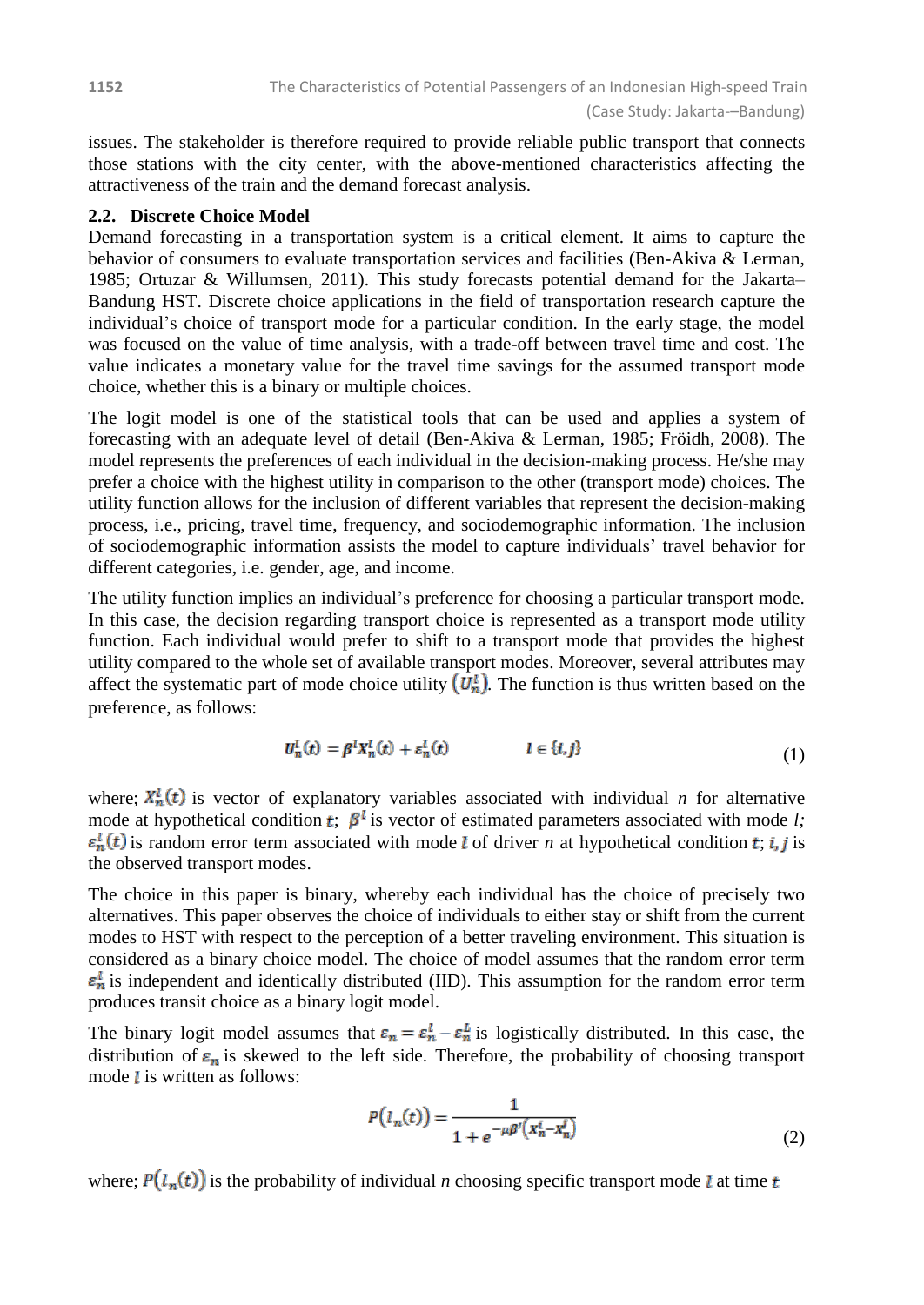The choice of transport mode  $l$  indicates the passenger's individual choice between the current mode or shifting to the HST between Jakarta and Bandung. There is no shift required if the individual is satisfied with their current transport mode. In this case, the individual remains with his/her current transport mode. As shown in [Figure 1,](#page-3-0) the individual is required to make a choice between maintaining his current mode (i.e., private car, 10-seater bus (shuttle), coach, and conventional rail). If the driver of a private car chooses his/her current mode, then no mode shifting is required. If the individual selects the HST, which provides higher utility (fare, shorter travel time, accessibility), then mode shifting occurs.

### **3. METHODOLOGY**

The model is built based on stated preference survey data. The modeling in this study uses the binomial logit approach by comparing the HST with the existing transport modes separately. The division of the model is shown in [Figure 1.](#page-3-0)



Figure 1Division of the model

<span id="page-3-0"></span>In a binomial logit model, as also described by Ortuzar and Willumsen (2011), the probability of alternative *i* being chosen by individual n is expressed in Equation 1.

$$
P(i) = \frac{exp(U_i)}{\sum exp(U_i + U_j)}
$$
\n(3)

And the probability of choosing alternative *j* is given as:

$$
P(j) = 1 - P(i) = \frac{1}{1 + exp(U_i - U_j)}
$$
\n(4)

The probability of an individual choosing alternative *i* is a function of the difference utilities between the two alternatives. Assuming that the function is linear, then the difference in utility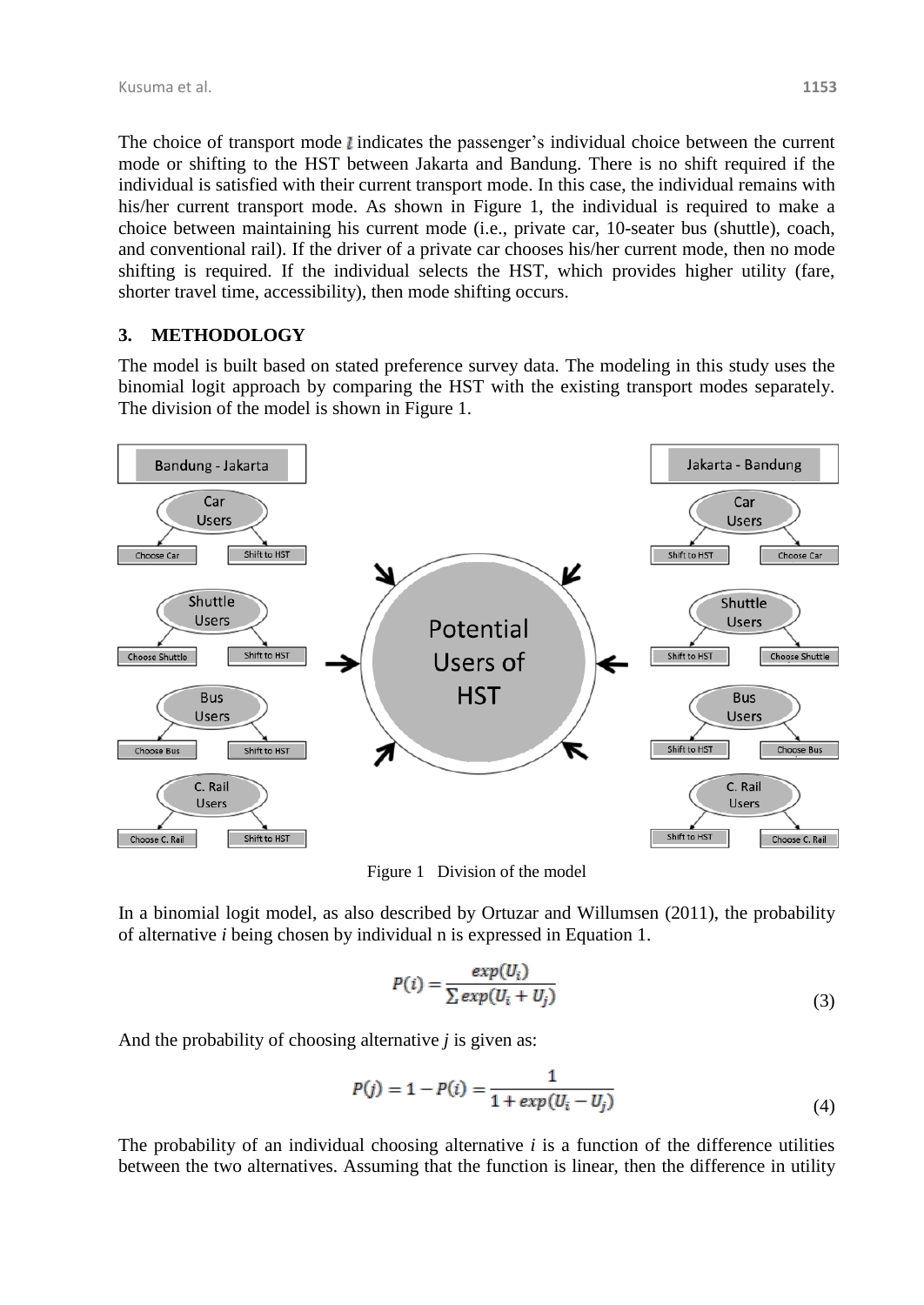is expressed in the form of utility difference in the number of relevant n-attributes between the two modes (Equation 3).

$$
U_i = \beta_0 + \beta_1 X_1 + \beta_2 X_2 \dots \beta_n X_n \tag{5}
$$

where  $U_i$  is the utility of i-choice;  $X_i$  …  $X_n$  is the product attributes;  $\beta_1$  …  $\beta_n$  is the coefficient of attributes; and  $\beta_0$  is the constant models.

This study focuses on measured components such as travel costs and travel time that were deemed to be significant to the individual's choice of mode. In addition, in terms of time, time delays and time accessibility from an HST station to the city center were also included within the respondents' consideration when choosing a mode. These attributes were described to the respondents via stated preference survey.

The utility equation in this study uses a combination of total travel time plus the time delay (TOTTDEL) and travel costs (COST). Individuals will choose and shift to HST when the utility value of HST is greater than the utility value of the alternative/existing modes (AM). The utility equation can be given as the following Equation 6.

$$
U_{(HST-AM)} = \beta_0 + \beta_1 (TOTTDEL_{HST} - TOTTDEL_{AM}) + \beta_2 (COST_{HST} - COST_{AM}) \tag{6}
$$

Limdep software (NLOGIT 5) is used as a tool in building a modal choice model (binomial logit) between HST–private car, HST–shuttle, HST–bus, and HST–conventional rail.

### **4. ESTIMATION RESULTS**

The utility function model was built based on the difference utilities of each competing mode among HST–private car, HST–shuttle, HST–bus, and HST–conventional rail. The output statistics of each model are shown in [Table 1.](#page-4-0)

<span id="page-4-0"></span>

| No. | Variables     | HST-<br>Private Car |          |                        |         | HST - Shuttle           |          |                 |        |
|-----|---------------|---------------------|----------|------------------------|---------|-------------------------|----------|-----------------|--------|
|     |               | Coefficients        | t-stat   | $P-value$              | t-table | Coefficients            | t-stat   | P-value t-table |        |
|     | Constant      | 0.28329             | 1.34     | 0.181                  | 1.9611  | 1.45656                 | 3.01     | 0.0026          | .9667  |
|     | 1 Travel time | $-0.00382$          | $-3.4$   | 7E-04                  |         | $-0.00423$              | $-1.61$  | 0.1063          |        |
|     | 2Travel cost  | $-0.000012577$      | $-11.36$ |                        |         | $-0.000013322$          | $-5.7$   |                 |        |
| No. | Variables     | HST - Bus           |          |                        |         | HST - Conventional rail |          |                 |        |
|     |               | Coefficients        | t-stat   | <b>P-value</b> t-table |         | Coefficients            | t-stat   | P-value t-table |        |
|     | Constant      | 1.63668             | 4.33     |                        |         | 3.92068                 | 6.98     |                 |        |
|     | 1 Travel time | $-0.00359$          | $-1.72$  | 0.086                  | 1.9646  | $-0.0046$               | $-1.4$   | 0.1613          | 1.9649 |
|     | 2Travel cost  | $-0.000015202$      | $-11.18$ |                        |         | $-0.000034127$          | $-11.82$ |                 |        |

Table 1 General model statistics

Based on Table 1, most of the coefficients of variables have an influence on the model. The alternative specific constant (ASC) for all models has a positive value. In other words, the respondents would tend to prefer using HST as opposed to sticking with their current modes. Statistically, the travel cost attributes for all competition modes affect the individual's choice of mode. In reality, however, the travel time attributes for HST–shuttle, HST–bus, and HST– conventional rail have less of an influence on the modal choice of each individual.

Next, modeling for Bandung–Jakarta and Jakarta–Bandung is carried out separately to capture the specific characteristics of travel between both cities. The travel time and travel cost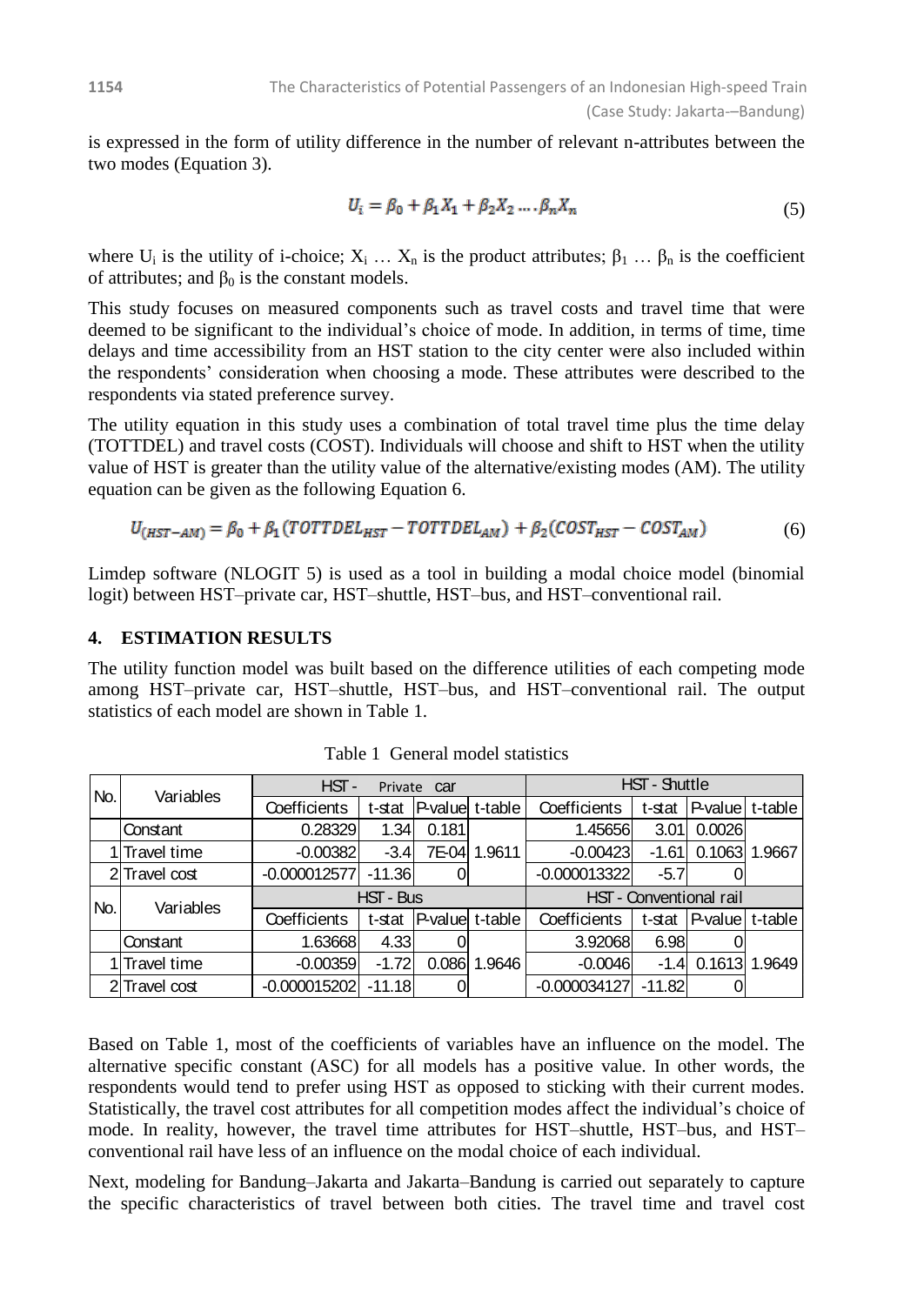attributes for HST–private car are found to be very influential on the models. In contrast to the other modes, both attributes have less influence statistically on the modal choice of individuals. Yet in reality, both attributes strongly affect the individual in making decisions.

A summary of the models is given in [Table 2.](#page-5-0) In general, there is some information to be drawn from the estimation model. The travel cost attribute (COST) has a negative sign (-) for all models of the utility function, as expected. As the difference in travel cost between HST and existing modes increases, so the utility will be reduced, thus reducing the probability of choosing HST and increasing the probability of an individual choosing the existing modes.

<span id="page-5-0"></span>

| <b>General Models</b>         |                                                                                                                      |  |  |  |  |  |  |
|-------------------------------|----------------------------------------------------------------------------------------------------------------------|--|--|--|--|--|--|
| HST-Car                       | $U_{HST-Car} = 0.28329 - 0.00382 \times (TOTTDEL_{HST} - TOTTDEL_{Car}) - 0.000013 \times (COST_{HST}-COST_{Car})$   |  |  |  |  |  |  |
| HST-Shu                       | $U_{HST-Shu} = 1.45656 - 0.00423 \times (TOTTDEL_{HST} - TOTTDEL_{Shu}) - 0.000013 \times (COST_{HST} - COST_{hul})$ |  |  |  |  |  |  |
| HST-Bu                        | $U_{HST-Ru} = 1.63668 - 0.00359 \times (TOTTDEL_{HST} - TOTTDEL_{Bu}) - 0.000015 \times (COST_{HST} - COST_{Bu})$    |  |  |  |  |  |  |
| <b>HST-CR</b>                 | $U_{HST-CR} = 3.92068 - 0.0046 \times (TOTTDEL_{HST} - TOTTDEL_{CR}) - 0.000034 \times (COST_{HST} - COST_{CR})$     |  |  |  |  |  |  |
| <b>Bandung-Jakarta Models</b> |                                                                                                                      |  |  |  |  |  |  |
| HST-Car                       | $U_{HST-Car} = 0.14722 - 0.00387 \times (TOTTDEL_{HST} - TOTTDEL_{Car}) - 0.000015 \times (COST_{HST} - COST_{car})$ |  |  |  |  |  |  |
| HST-Shu                       | $U_{HST-Shu} = 2.51109 - 0.00188 \times (TOTTDEL_{HST} - TOTTDEL_{Shu}) - 0.000016 \times (COST_{HST} - COST_{Shu})$ |  |  |  |  |  |  |
| HST-Bu                        | $U_{HST-Bu} = 2.01867 - 0.0063 \times (TOTTDEL_{HST} - TOTTDEL_{Bu}) - 0.000017 \times (COST_{HST} - COST_{Bu})$     |  |  |  |  |  |  |
| HST-CR                        | $U_{HST-CR} = 4.86352 - 0.00691 \times (TOTTDEL_{HST} - TOTTDEL_{CR}) - 0.000042 \times (COST_{HST} - COST_{CR})$    |  |  |  |  |  |  |
| <b>Jakarta-Bandung Models</b> |                                                                                                                      |  |  |  |  |  |  |
| HST-Car                       | $U_{HST-Car} = 0.41581 - 0.00388 \times (TOTTDEL_{HST} - TOTTDEL_{Car}) - 0.000011 \times (COST_{HST}-COST_{Car})$   |  |  |  |  |  |  |
| HST-Shu                       | $U_{HST-Shu} = 0.40625 - 0.0064 \times (TOTTDEL_{HST} - TOTTDEL_{Shu}) - 0.000011 \times (COST_{HST} - COST_{Shu})$  |  |  |  |  |  |  |
| HST-Bu                        | $U_{HST-Bu} = 1.45944 - 0.002 \times (TOTTDEL_{HST} - TOTTDEL_{Bu}) - 0.000015 \times (COST_{HST} - COST_{Bu})$      |  |  |  |  |  |  |
| <b>HST-CR</b>                 | $U_{HST-CR} = 3.19271 - 0.00251 \times (TOTTDEL_{HST} - TOTTDEL_{CR}) - 0.000029 \times (COST_{HST} - COST_{CR})$    |  |  |  |  |  |  |

Table 2 Summary of models

Meanwhile, for the travel time attribute (TOTTDEL), if the difference in traveling time between HST and the existing modes increases (travel time of the existing modes is quicker than HST), then the utility will be reduced, thus decreasing the probability of choosing HST and increasing the probability of choosing the existing modes. The same is seen for the travel cost attribute, and the travel time attribute also has a negative sign (-) in all models of utility function, thus indicating that the travel time attribute in the utility function is appropriate to the reality. Conventional rail users will be more interested in using HST than users of the other existing modes, as seen in the constant models, where HST–conventional rail model is the greatest (3.92068).

[Figure 2](#page-6-0) illustrates the difference in utility values between HST and existing modes. The probability of each individual choosing each mode is 50%, while the difference in the utility values between HST and the other modes equals zero (0). This finding confirms that there would be strong competition between the private car and HST. Meanwhile, less competition appears between HST and other modes with respect to equal travel costs and fixed travel time difference, as shown in [Figure 3.](#page-6-1)

[Figure 1](#page-3-0) [Figure 3](#page-6-1) shows the probability of mode choice with respect to various differences in fares. The negative value of fare difference indicates that the cost of using HST is slightly less compared to the other modes. Meanwhile, the positive value indicates the opposite. The lines in the graph [\(Figure 3\)](#page-6-1) tend to slope toward negative values, thus illustrating that the higher the HST fare, the lower the probability of choosing HST.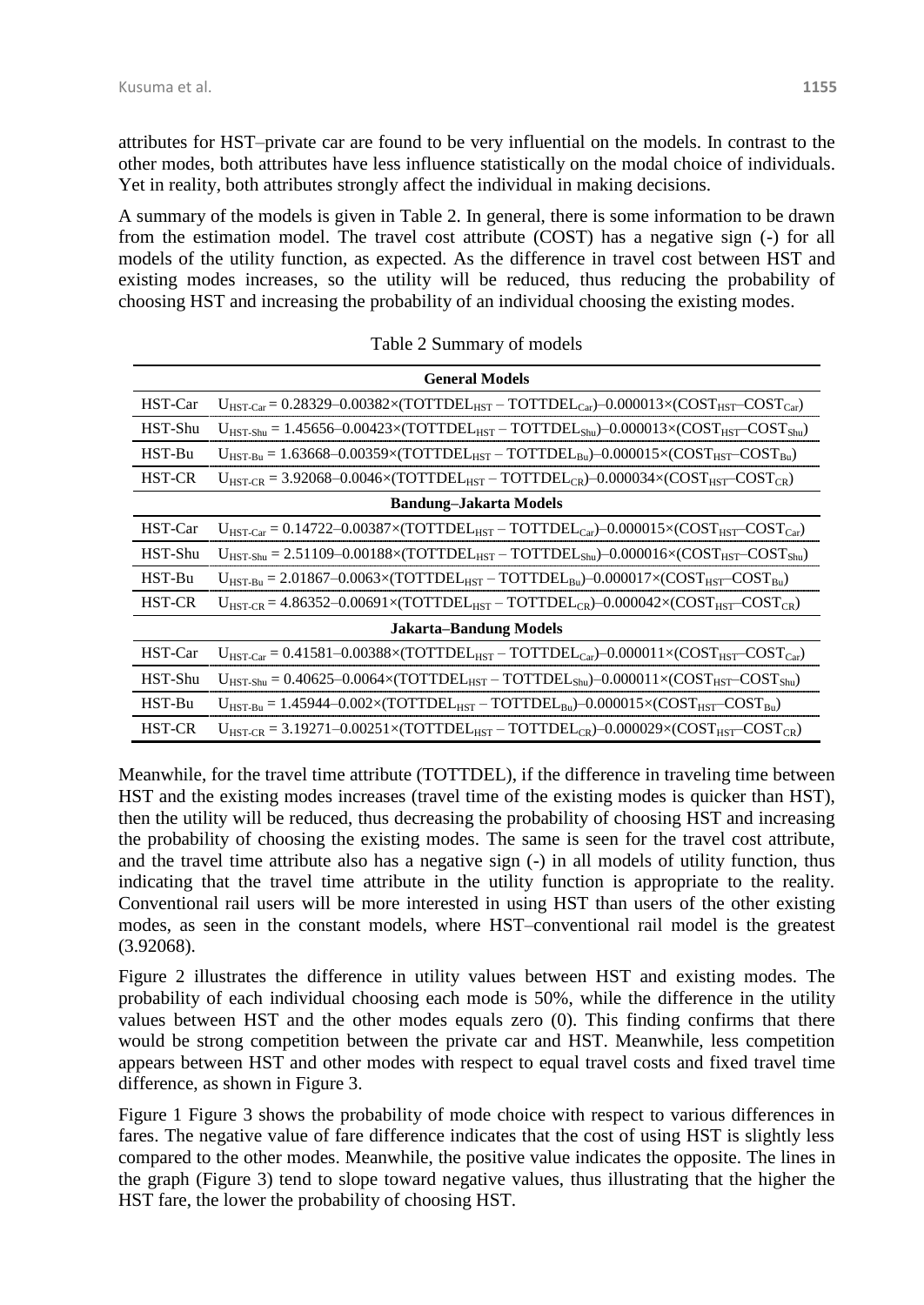

<span id="page-6-0"></span>Figure 2 Modal choice curves for HST–private car, HST–shuttle, HST–bus, and HST–conventional rail



Figure 3 The sensitivity of the model due to changes in travel costs

<span id="page-6-1"></span>The steep slope of the line for HST–conventional rail in the graph indicates that a small change in the fares in the model would lead to a significant change in the probability of modal choice. The study finds that the probability of a private car user choosing HST is 50%, while the HST fare is more expensive; approximately 40,000 rupiahs (private cars) versus 130,000 rupiahs (shuttle, bus and conventional rail).

The two figures above confirm that the level sensitivity for choosing HST varies between transport modes. The model shows that conventional train passengers are less sensitive to shifting to HST services compared to the other existing transport modes. In this case, the stakeholder requires the development of an attractive tariff scheme to attract potential demand from the other modes.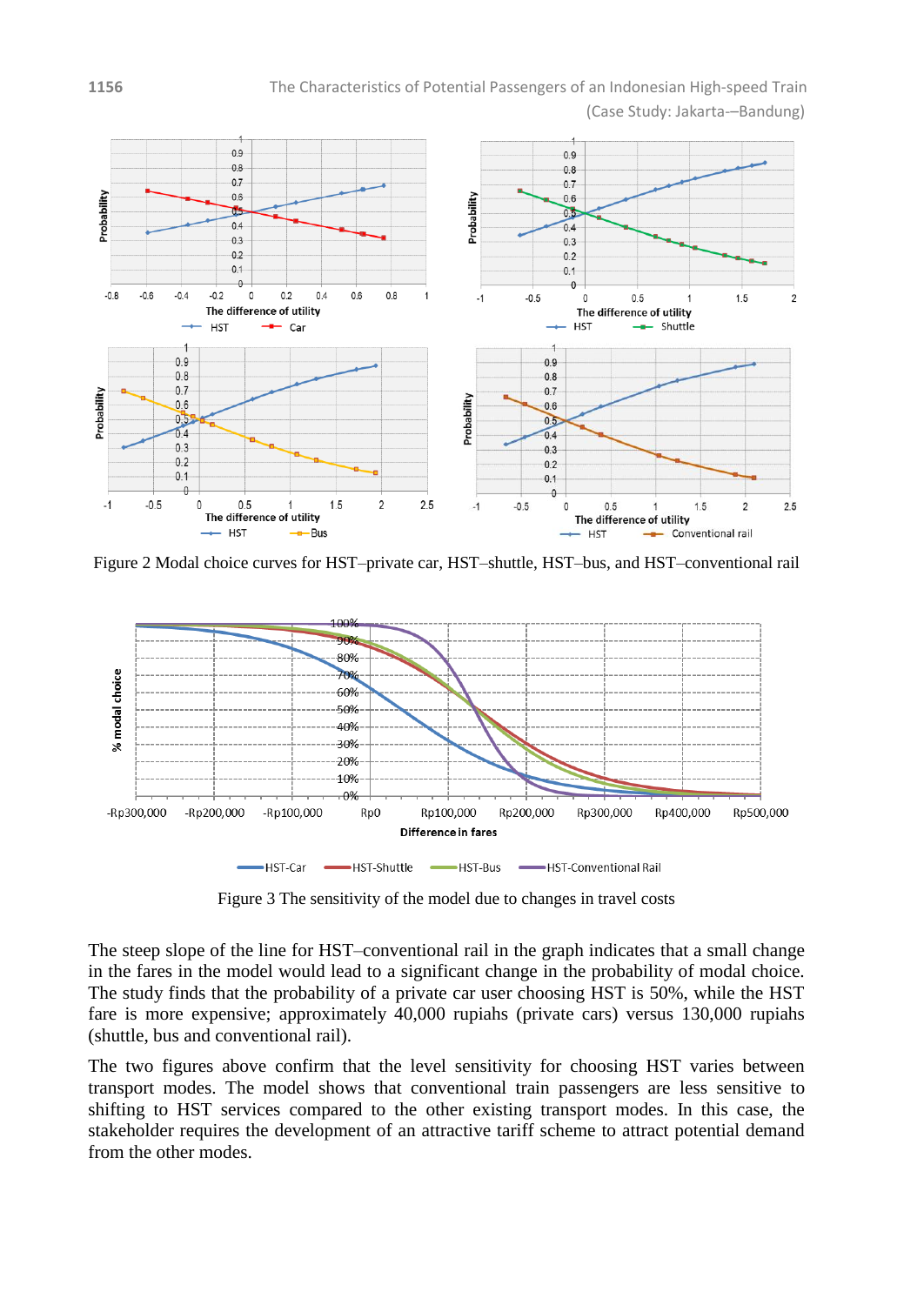### **4.1. Demand Analysis**

The HST fare is assumed to be 250,000 rupiahs, which refers to the earlier study of KCIC 2015, wherein the cost was 210,000 rupiahs (16 USD). The difference of 40,000 rupiahs can be viewed as the cost of using public transport to access downtown Bandung and Jakarta. The planned HST in both cities will be connected using rail-based public transport, Light Rail Transit (LRT).

The probability of shifting modes for both directions (Jakarta–Bandung and Bandung–Jakarta) assumes that the HST fare is 250,000 rupiahs. The analysis shows that the largest shift in mode occurs for conventional rail users of the Bandung–Jakarta trip (81.02%). It is almost the same for the Jakarta–Bandung trip, whereby the largest shift in mode is also seen for conventional rail users (62.81%). Elsewhere, the smallest shift in mode occurs for private car users, in particular for cars with more than one passenger, 23.97% for the Bandung–Jakarta trip and 11.45% for Jakarta–Bandung.

Furthermore, this study analyses the probability of shifting modes based on trip aims. For business trips, conventional rail users (84.52%), shuttle users (72.09%), and bus users (58.35%) from Bandung to Jakarta will potentially shift to HST. Meanwhile, there is a slight difference with regard to the opposite origin–destination (Jakarta–Bandung), with conventional rail users (60.81%), shuttle users (45.40%), and cars with one passenger (42.57%) potentially shifting to HST. For non-business trips, meanwhile, travelers from Jakarta to Bandung on existing modes will potentially shift to HST, and this trip offers more potential for acquiring passengers than does the Bandung–Jakarta trip. Passengers on the Jakarta–Bandung trip are less sensitive to ticket fare, while the opposite is true for Bandung–Jakarta. This finding is similar to that of previous research by Barus et al. (2016). Moreover, car users with more than one passenger are less interested in using HST since traveling in a large group by car is still easier and cheaper than using HST, although there is the added uncertainty of travel time due to the unpredictability of traffic conditions.

With a fare of 250,000 rupiahs, the total forecast daily passengers for HST stands at 32,474. This comprises 20,959 passengers per day for Jakarta–Bandung and 11,515 passengers per day for Bandung–Jakarta. Significant differences in the level of demand were seen in the responses given by the respondents. This may reflect differences in user preferences for the existing modes for both trips that are caused by several factors. These include the purpose of the trip, traffic conditions, the other available modes of transportation service, and fare options on the Bandung–Jakarta route that discourage travelers from choosing HST. By knowing the demand difference for the Bandung–Jakarta and Jakarta–Bandung trips, these findings may be used to aid in the development of a pricing strategy similar to how this function is performed in the world aviation industry or for rail travel in the UK.

# **5. CONCLUSION**

The study finds that most of the respondents have good economic welfare. A total of 64% of the respondents agreed that they would pay an HST ticket price of between 200,000 and 300,000 rupiahs to save 90 minutes' travel time. Furthermore, the average amount paid to use a passenger car on the same trip is 200,000 rupiahs, which is slightly higher than the amount paid by a train passenger (Rp. 150,000).

The results of the modeling show that conventional rail users would be more interested in shifting to HST than those currently using the other existing modes. Furthermore, according to the fare sensitivity calculations, travelers from Bandung are more sensitive to fare price than those from Jakarta.